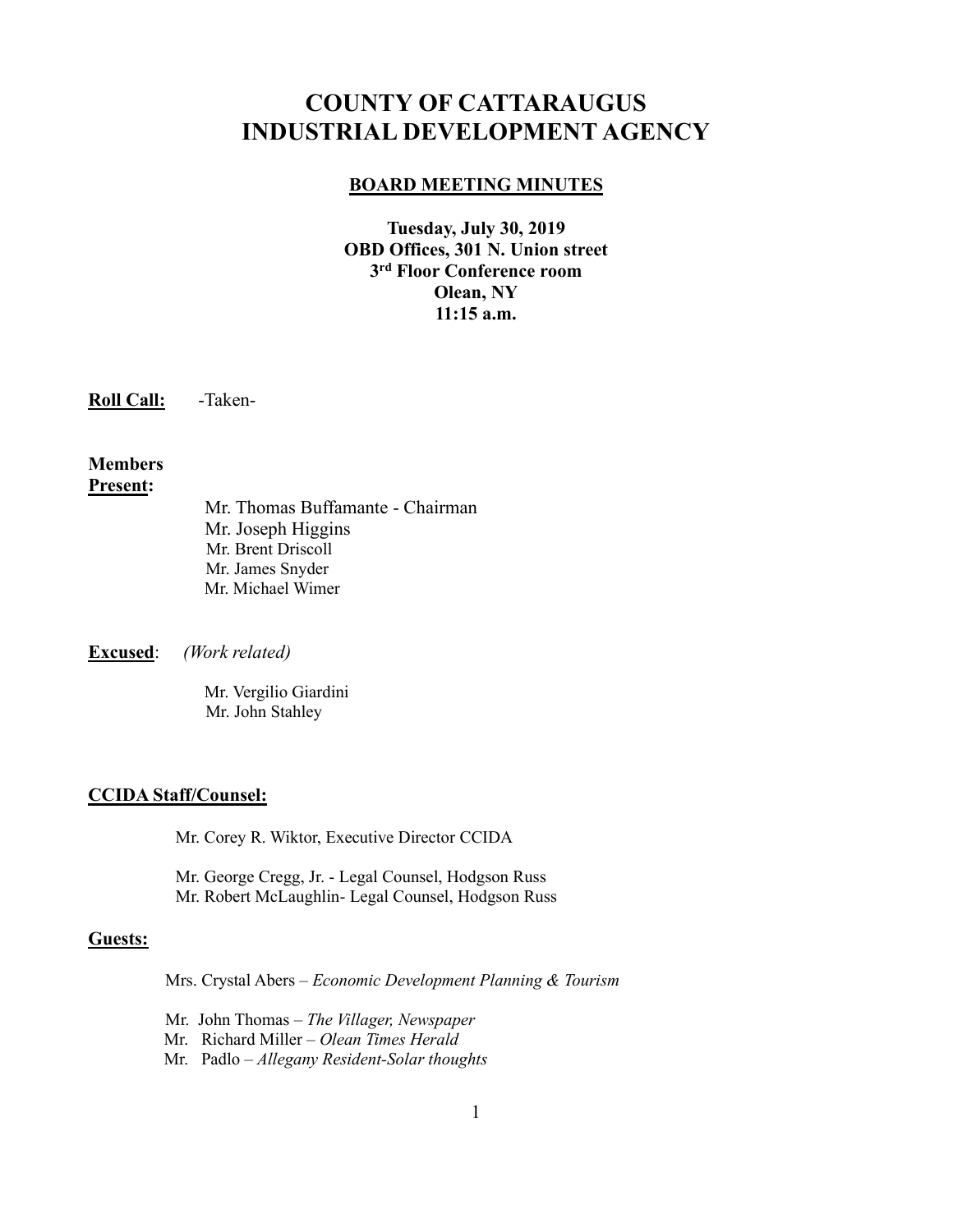Chairman, Thomas Buffamante called the meeting to order at 11:15 a.m.

A roll call of the Board of Directors of the CCIDA was taken Mr. Buffamante, Mr. Driscoll, Mr. Higgins, Mr. Snyder and Mr. Wimer were Present. Mr. Giardini, and Mr. Stahley were excused for business/work related meetings.

# **APPROVAL OF MINUTES**:

**A Motion** was made by Brent Driscoll with a second by Joe Snyder to accept the June 11, 2019 CCIDA Board Meeting Minutes as presented to the CCIDA Board. **Motion Carried**

# **\*Application – SNAP Lease/Sales Tax Abatement/Small Manufacturer's:**

**House of Steel:** Over the past few months, we have been working on the IDA's third*, "Small Manufacture's SNAP Lease Project*", with William (Bill) Heim, owner and operator of House of Steel, Inc. Bill is looking to invest in his current metal/steel shop and business located on US Route 219 in Ashford, New York.

The House of Steel is a full-service retailer of steel roofing and siding as well as all other accessories needed to construct timber column buildings. House of Steel serves homeowners, businesses and farmers with steel roofing, siding and framing materials. Bill is looking to purchase various items to help grow his business that include a fork-lift, metal brakes, new racking system, general office improvements, various tools to support the manufacturing of metal related products to be made on-site, making his business more competitive and allowing his employees to further manufacturer products to be sold at the business. Total investment of this proposed project is \$175,000.

**A Motion** was made by Brent Driscoll, seconded by Joseph Higgins to approve the SNAP Lease Application for Sales Tax Abatement as submitted. A Roll Call vote was taken, Mr. Buffamante, Mr. Driscoll, Mr. Higgins, Mr. Snyder and Mr. Wimer voted yes. Mr. Giardini, and Mr. Stahley were excused for business/work related meetings. **Motion Carried**

# **\*Amendments (Proposed) to the CCIDA's Uniform Tax Exemption Policy (UTEP) relating to the Agency's Adaptive Reuse Policy\***

**-CCIDA Adaptive Reuse Policy:** In late 2012, the CCIDA adopted its "Adaptive Reuse Policy" to help the redevelopment of various mixed use (vacant properties) within Cattaraugus County. This program has been quite successful with over eight (8) projects induced for a net investment of over \$15,000,000 within the County!

We are proposing some minor changes to the schedule of Real Property Tax abatements (on value added) to the Agency's current Policy to better mirror the rise in costs and rise in overall redevelopment costs associated with this beneficial IDA Program.

The IDA's top priority is smart growth and encouraging adaptive reuse projects. The additional costs related to this type of projects is considerable higher than new builds.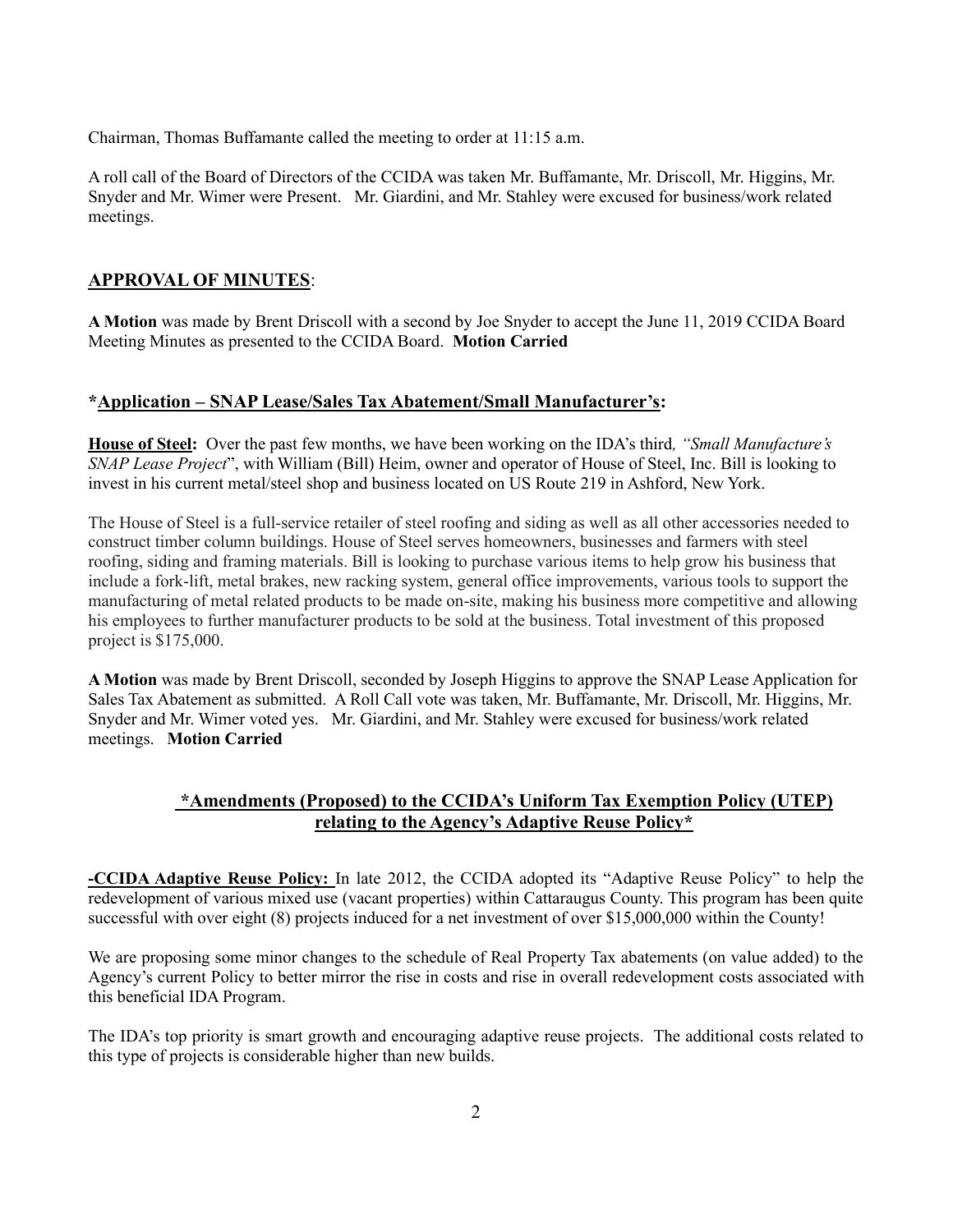We are currently abating 75% for years 1-5 and 50% for years 6-10. We are proposing beefing up years 1-5 to 100% of value added, 75% for years 6-8 and 50% for years 9-10. We will still keep the program to a 10-year abatement. These proposed changes will bring us more in line with other IDA's in Chautauqua County and Erie County.

We propose to hold a public hearing and advise all taxing jurisdictions. This will give each taxing entity an opportunity for input prior to the CCIDA taking any further action.

**A Motion** was made by Joseph Snyder, seconded by Joseph Higgins to move forward with the suggested changes and set up a public hearing. A Roll Call vote was taken, Mr. Buffamante, Mr. Driscoll, Mr. Higgins, Mr. Snyder and Mr. Wimer voted yes. Mr. Giardini, and Mr. Stahley were excused for business/work related meetings. **Motion Carried**

# **RESOLUTION:**

**A Motion** was made by James Snyder, Jr., seconded by Joseph Higgins, **RESOLUTION AUTHORIZING A PUBLIC HEARING REGARDING THE PROPOSED REVISION TO COUNTY OF CATTARAUGUS INDUSTRIAL DEVELOPMENT AGENCY'S UNIFORM TOAX EXEMPTION POLICY INCLUDING THE ADAPTIVE REUSE POLICY.** A Roll Call vote was taken, Mr. Buffamante, Mr. Driscoll, Mr. Higgins, Mr. Snyder and Mr. Wimer voted yes. Mr. Giardini, and Mr. Stahley were excused for business/work related meetings. **Motion Carried**

*\*For the Record, a Public Hearing has been set up for Tuesday October 15th at 9:00 AM at the Olean City Hall, Mayor's Conference Room.*

#### **\*Resolution from Prior Application/Project that is in Process\***

# **-Kreinheder Properties, LLC. /S & W Company, LLC.:**

-On July 9th via e-mail, Peter Kreinheder from Kreinheder Properties LLC/S&W Company LLC asked the CCIDA for an extension of their sales tax letter for the Little Valley location. Their current extension expires on July 17, 2019 and they are asking for the CCIDA Board's approval to extend the sales tax letter until September 2020 due to weather issues this Spring and other construction delays in the finishing of his project.

#### **RESOLUTION:**

**A Motion** was made by Brent Driscoll, seconded by James Snyder, Jr, **RESOLUTION AUTHORIZING THE EXECUTION BY COUNTY OF CATTARAUGUS INDUSTRIAL DEVELOPMENT AGENCY OF A CERTAIN MODIFICATION AGREEMENT IN CONNECTION WITH THE KREINHEDER PROPERTIES, LLC AND S&W COMPANY, LLC PROJECT.** A Roll Call vote was taken, Mr. Buffamante, Mr. Driscoll, Mr. Higgins, Mr. Snyder and Mr. Wimer voted yes. Mr. Giardini, and Mr. Stahley were excused for business/work related meetings. **Motion Carried**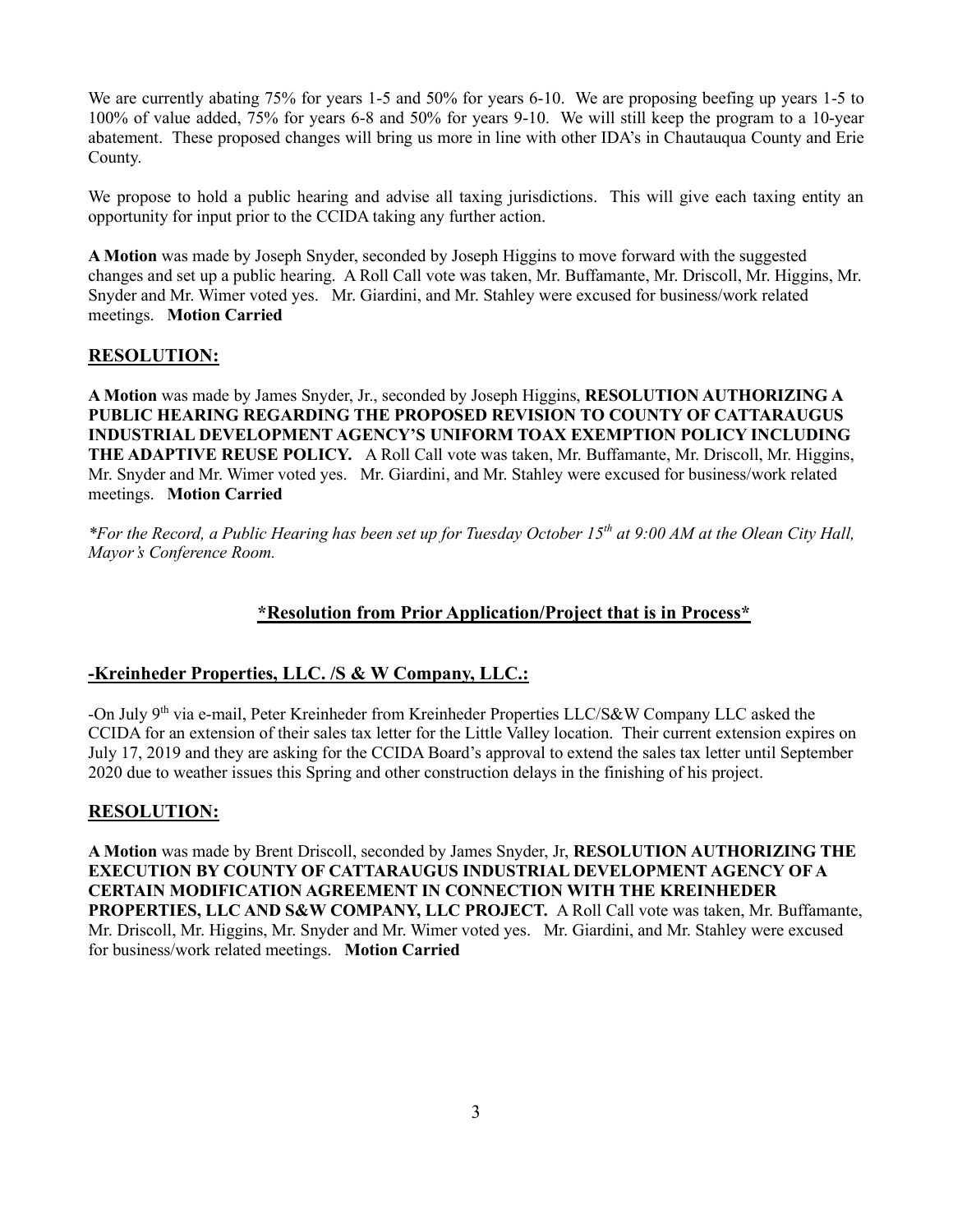# **\*Discussion Item: CCIDA's Uniform Tax Exemption Policy (UTEP) relating to Solar PILOT's/Projects\***

**-CCIDA Energy (Solar) Policy:** Since 2017 the CCIDA has induced five (5) commercial solar projects within the County for an overall net investment of over \$44,000,000. Over the past few months, we have been researching and discussing various amendments to the current PILOT schedule for solar related projects that the IDA induces.

With at least 5 (new) proposed solar projects on the horizon, timing is critical for the Agency to make any proposed amendments to the current Policy if it wishes. These proposed projects include the towns of Franklinville, Machias, West Valley, Ellicottville, and Portville.

The CCIDA is currently using the Wind PILOT at \$5,000/megawatt. Corey has done extensive research and the range of PILOT dollars are from \$1,000 - \$9,000 / megawatt for a term of 15-20-25 years. Corey is proposing to the CCIDA Board extending from at 15-year PILOT to a possible 25-year PILOT, with a review at 5-10 years.

A guest attended the IDA Meeting to offer some of his personal thoughts regarding commercial solar projects. Mr. Padlo, who resides and owns land in Allegany, NY spoke in regards to Solar Projects in our area. Mr. Padlo discussed his concerns in regards to what happens at the end of the project. When the panels have outlived their normal life span, who is responsible in removing all the panels and anchoring materials left behind? He also advised the CCIDA Board to warn land owners to be very careful on the lease/leaser agreement this is required to be signed. Mr. Padlo said if anyone has any questions to please give him a call and he would be happy to answer them to the best of his ability. Mr. Padlo has put a lot of time and research into Solar Projects and would be happy to discuss his findings with land owners.

Mr. Wiktor placed a conference call to Dan Martonis from the Real Property office in Little Valley, NY. The main topic was how the Solar Projects will be assessed. Some examples Mr. Martonis gave were Green County on a 7.2-megawatt project will get \$8,686/megawatt for the County and \$8,000 for the school with a \$1,500 scholarship and will include a 2% per year escalator. In Fulton County they are requesting \$7,000/megawatt, and Washington County they are getting \$6,708 per mega watt with a \$110.00/year increase. The average PILOT is 15 years with a 5-10 year review up to 25-year PILOTS. Each County that was researched was handling the assessments of the Solar Projects in their County differently, with most mainly based on a per megawatt basis. These Solar Projects would be wholly exempt unless they have a PILOT associated with them.

New York State has exempt Solar Projects unless the Towns, Schools and County opt out of the 487 law. In anticipation of these types of projects most of Cattaraugus County has taken the opportunity to opt out of 487. Mr. Wiktor did mention that Solean and Soleanwest took their assessment to count and won. These projects were assessed at \$2.5 million per megawatt for full assessment. When the court made the final decision, they were assessed at \$178,000 for land and \$249,000 for the project. This makes quite a difference when figuring your operating costs.

The majority of these projects will leave after their PILOTS run out because they can't afford taxes at full assessment. With our Solar PILOTS currently being at 15 years we propose to increase the number of years to 25-40 years to maintain stability. The investment is much smaller for Solar than Wind, if we put in place a 25 year lockdown agreement with PILOT Mortgage we would guarantee stability for the all taxing jurisdictions.

**A Motion** was made by James Snyder, seconded by Mike Wimer to put a six (6) month moratorium on accepting Solar Applications until we sort through our policy changes. A Roll Call vote was taken, Mr. Buffamante, Mr. Driscoll, Mr. Higgins, Mr. Snyder and Mr. Wimer voted yes. Mr. Giardini, and Mr. Stahley were excused for business/work related meetings. **Motion Carried**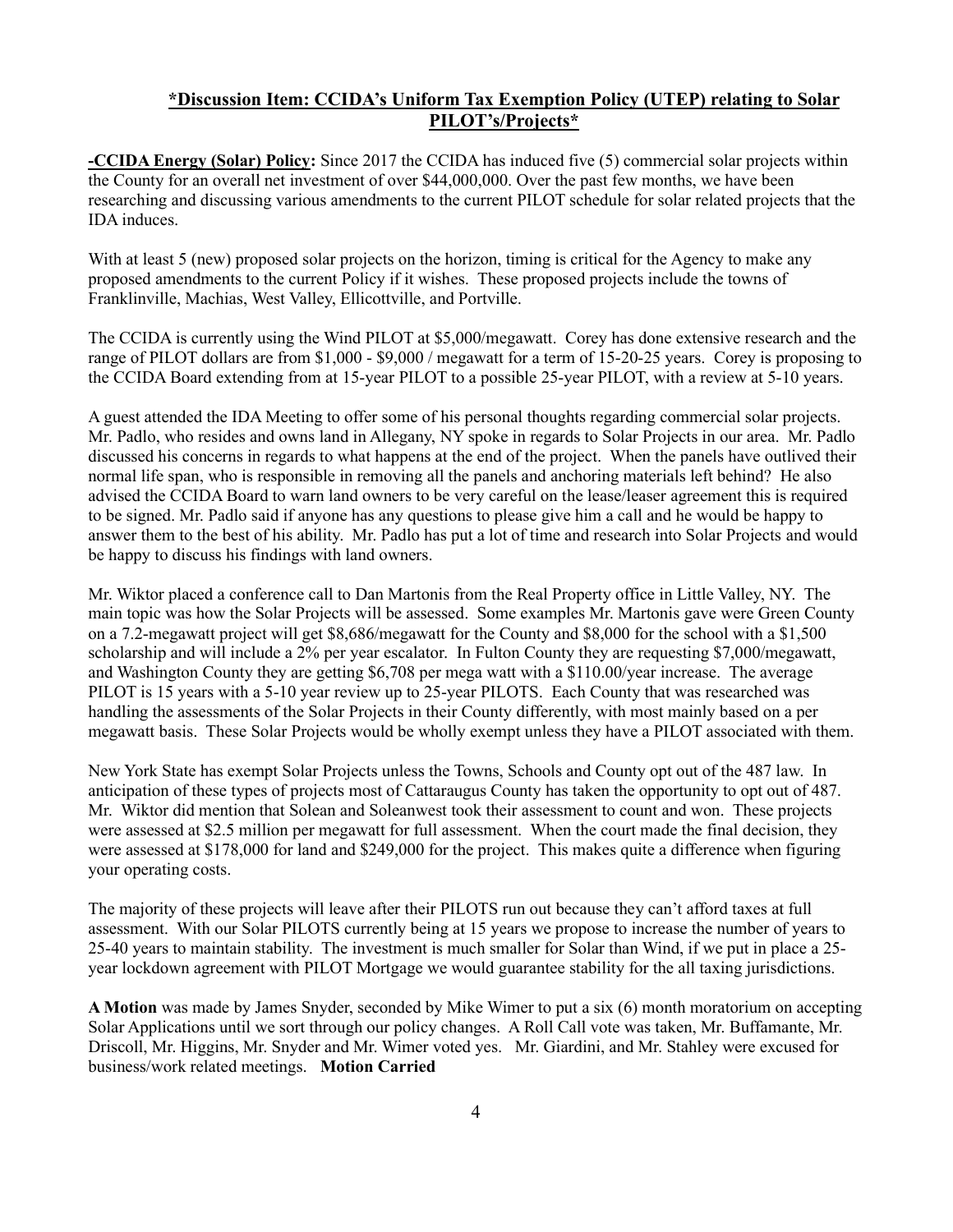# **\*New Policy for the CCIDA to Adopt\***

#### **-Retaliatory Action (Whistleblower) Policy:**

Mr. Wiktor advised the CCIDA Board that we needed to adopt a new Whistleblower Policy to stay consistent with the PAAA regulations relating to the Retaliatory Policy. The NYS Comptroller's office recently requested that we post the Whistleblower Policy to the CCIDA website.

#### **RESOLUTION:**

**A Motion** was made by Brent Driscoll, seconded by Joseph Higgins **RESOLUTION ADOPTING THE COUNTY OF CATTARAUGUS INDUSTRIAL DEVELOPMENT AGENCY'S RETALIATORY ACTION (WHISTLEBLOWER) POLICY.** A Roll Call vote was taken, Mr. Buffamante, Mr. Driscoll, Mr. Higgins, Mr. Snyder and Mr. Wimer voted yes. Mr. Giardini, and Mr. Stahley were excused for business/work related meetings. **Motion Carried**

# **-FINANCIAL REPORT:**

-June Income was \$57,840.00 (\$57,500.00 total) from HK Olean Hotel, LLC and \$340.00 from sales tax letters for Win Sum Ski Corp. Mr. Buffamante stated that we should be able to put in the amount that is to be received in February because we have set up an accruals accounting system, adjustments will be made to reflect the Chairman's advice.

-Corey Wiktor provided the CCIDA Board the Agencies Asset Accounts through June 30, 2019. Corey stated that he has the supporting collateral documents if any Board member would like to review them.

-Win-Ski Corp. 2019 Project closed on July 26<sup>th</sup>. In addition, we are working on documents for the purpose of closing on two (2) projects at this time. We hope to have them closed within the 3<sup>rd</sup> Quarter of 2019.

-It looks like we have a possible two (2) applications that should be coming in for our September meeting.

**A Motion** was made by James Snyder, seconded by Brent Driscoll to approve the Financial Report for **June 2019** as prepared. A Roll Call vote was taken, Mr. Buffamante, Mr. Driscoll, Mr. Higgins, Mr. Snyder and Mr. Wimer voted yes. Mr. Giardini, and Mr. Stahley were excused for business/work related meetings. **Motion Carried**

# **\*Executive Directors Reports:**

#### **-Internal (IDA Meetings/Discussions):**

- $\checkmark$  Follow up discussion on the proposed Southern Tier Angel Fund from the June 2019 IDA Board Meeting. We have the answers regarding the Board's question on Admin. Fees for the associated Fund.
- $\checkmark$  Met with a commercial realtor who is representing a client looking for 50,000 sq. foot building for purposes of a light manufacturing facility.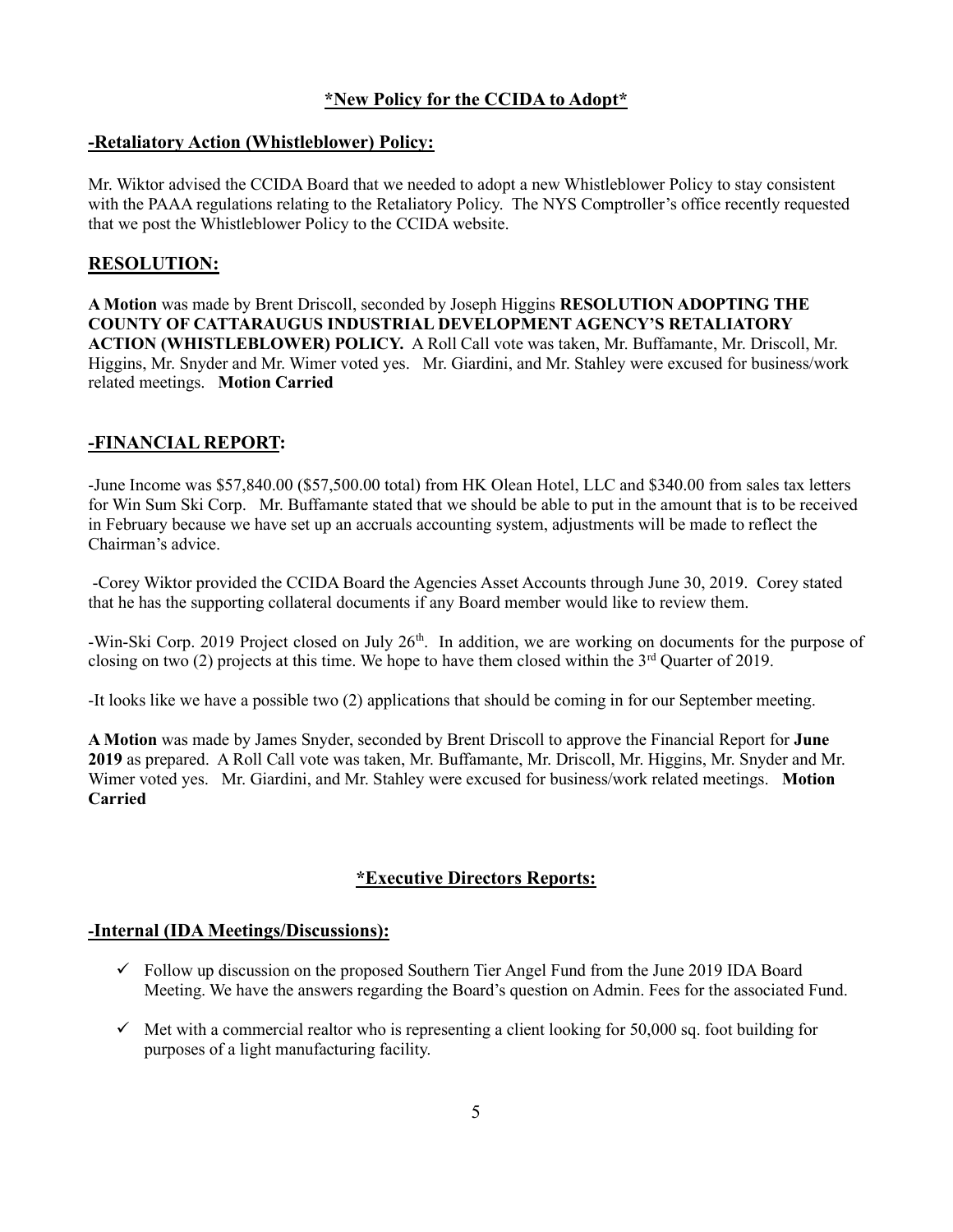- $\checkmark$  Met with a local sheet metal Company who is looking at their current operations within the County and is considering a small investment into their facility.
- $\checkmark$  Met with Pete Andrews to discuss a project to update in-house and multimedia photos and videos of past IDA projects. The IDA will look into purchasing a Smart TV for the Office for purposes of streaming at the Agency's Board meetings.
- $\checkmark$  Attended the Annual GOACC Clam Bake in Olean.
- $\checkmark$  Met with Mark Storch, from Storch Development in regards to a proposed project in South Dayton. More information to come.
- ✓ Attended WRC Loan Committee meeting for purposes of financing a project in Cattaraugus County. Loan Approved, project is going forward!
- $\checkmark$  Met with Dave Mingoia with Amherst IDA to discuss topics and projects.
- ✓ Conference Call: US-Mexico-Canada Trade Agreement with Ambassador CJ Mahoney. Call was facilitated by Buffalo Niagara Partnership.
- $\checkmark$  Met with Mike Wimer and Richard Schechter relating to the Franklinville Branch for CCB and possible redevelopment ideas.
- $\checkmark$  Met with The NorthStar Company in Buffalo. Discussing an Olean, NY location for their call center.
- $\checkmark$  Attended the Open interviews for The NorthStar Company in Olean on July 9<sup>th</sup> and 10<sup>th</sup>. Over 50 people attended and were interviewed. We are happy to report that The NorthStar Group will be opening an Olean location in 90 Days. They are looking to hire roughly 20 people to start, and assuming things go well, that number of hires could greatly soar. More to follow.
- $\checkmark$  Attended SBDC Event at JCC.
- $\checkmark$  Met with Holger Ekanger, JCC Vice President. Discussed many ideas and strategies relating to workforce development.
- $\checkmark$  Conference call meeting C & S Wholesale: Had a conference call with the Leadership of C & S Wholesalers who recently acquired Olean Wholesale. The Company is staying in the current Olean Location, and will retain roughly 85 jobs. Hopes of growing employment and services in the future.
- $\checkmark$  Attended Cattaraugus County Economic Development Team Meetings in June and July.
- ✓ Attended CCBDC Board Meeting in June relating to small business loans.
- $\checkmark$  Attended the Monthly Board meetings for Olean Business Development. Corp.
- $\checkmark$  Lunch meeting set up with John Sayegh, with OBDC
- $\checkmark$  Met with FDIC Bank Examiner to discuss County economic development programs, challenges and opportunities that we see in rural Counties.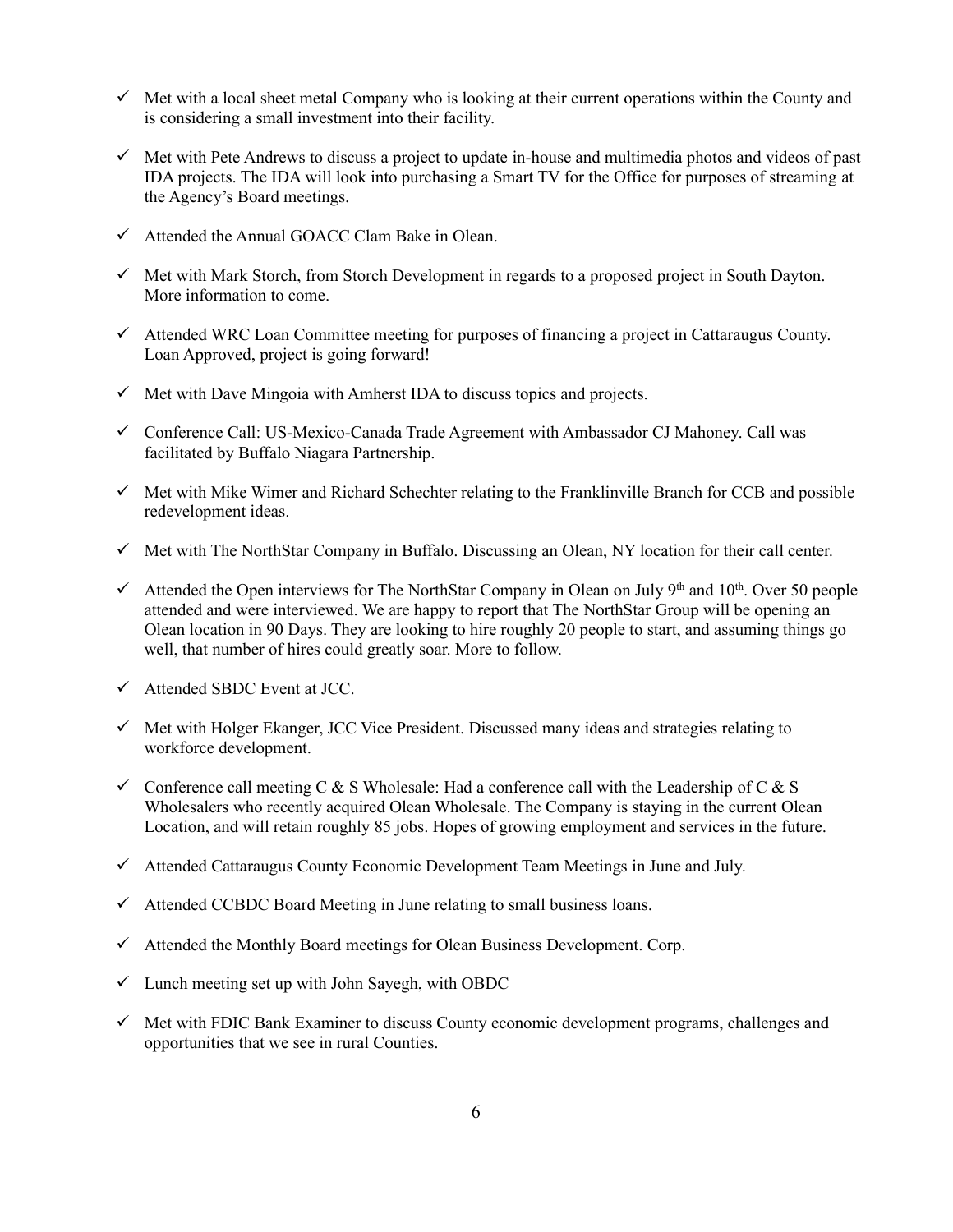- $\checkmark$  Participated in a Webinar hosted by Buffalo Niagara Partnership on the 2019 NYS Budget and how its passing affects economic development programs within the State.
- $\checkmark$  Meeting with Omni Navitas on a proposed solar project in the Town of Portville. A possible application will be submitted to the Agency in the Fall of 2019.
- $\checkmark$  Met with Courtney C. from the SBDC in Ellicottville to discuss their small business programs and how they can help and assist.
- $\checkmark$  Met with Paul Leone from WNY IDA's to discuss a local WNY Company who is considering branching out, and may be looking at building space in Cattaraugus County.
- ✓ Attended the Annual Dinner/Meeting of the Cattaraugus County Planning Board in South Dayton on July  $24<sup>th</sup>$ .
- $\checkmark$  Attended the Homeriade Ribbon Cutting in Olean.
- $\checkmark$  Met with Brain McFadden, Executive Director of the Ellicottville Chamber for an update meeting.
- $\checkmark$  Met with Hamburg IDA Director Sean Doyle to discuss a number of topics to include IDA's and WNY economic development.
- $\checkmark$  Met with Ed Graber from M & T Bank to discuss Companies and possible projects within Cattaraugus County.
- $\checkmark$  Conference call on Wind Energy and possible project.
- ✓ Attending Southern Tier Leadership Summit on August 8 at St. Bonaventure University. If any Board member would like a ticket, please contact us.
- $\checkmark$  Met and discussed a few possible project sites with Invest Buffalo Niagara. Also have been working on ideas and thoughts for a meeting amongst stakeholders with IBN and the City of Olean, relating to possible redevelopment ideas for the Olean Center Mall. Meeting to be held in August.
- $\checkmark$  Attending NYSEDC August Board meeting on August 21<sup>st</sup> at Noon.
- ✓ Possible application at our September Board Meeting relating to a very large Adaptative Reuse Project within the County.
- ✓ Working with a local manufacturer and the WIB on a possible on-site job fair for the Company with hopes of hiring 15/20 new employees. More to come on this.
- $\checkmark$  Drafted various letters of support for the 2019 CFA's.
- $\checkmark$  Met with a local business in Ellicottville who is considering a decent size investment project. Meeting on July 29<sup>th</sup>. More to follow on this.
- $\checkmark$  The new Hotel in Allegany is started and is coming along nicely. This will be a tremendous asset to the surrounding colleges and will add to the rooms that will be available for rent in this area.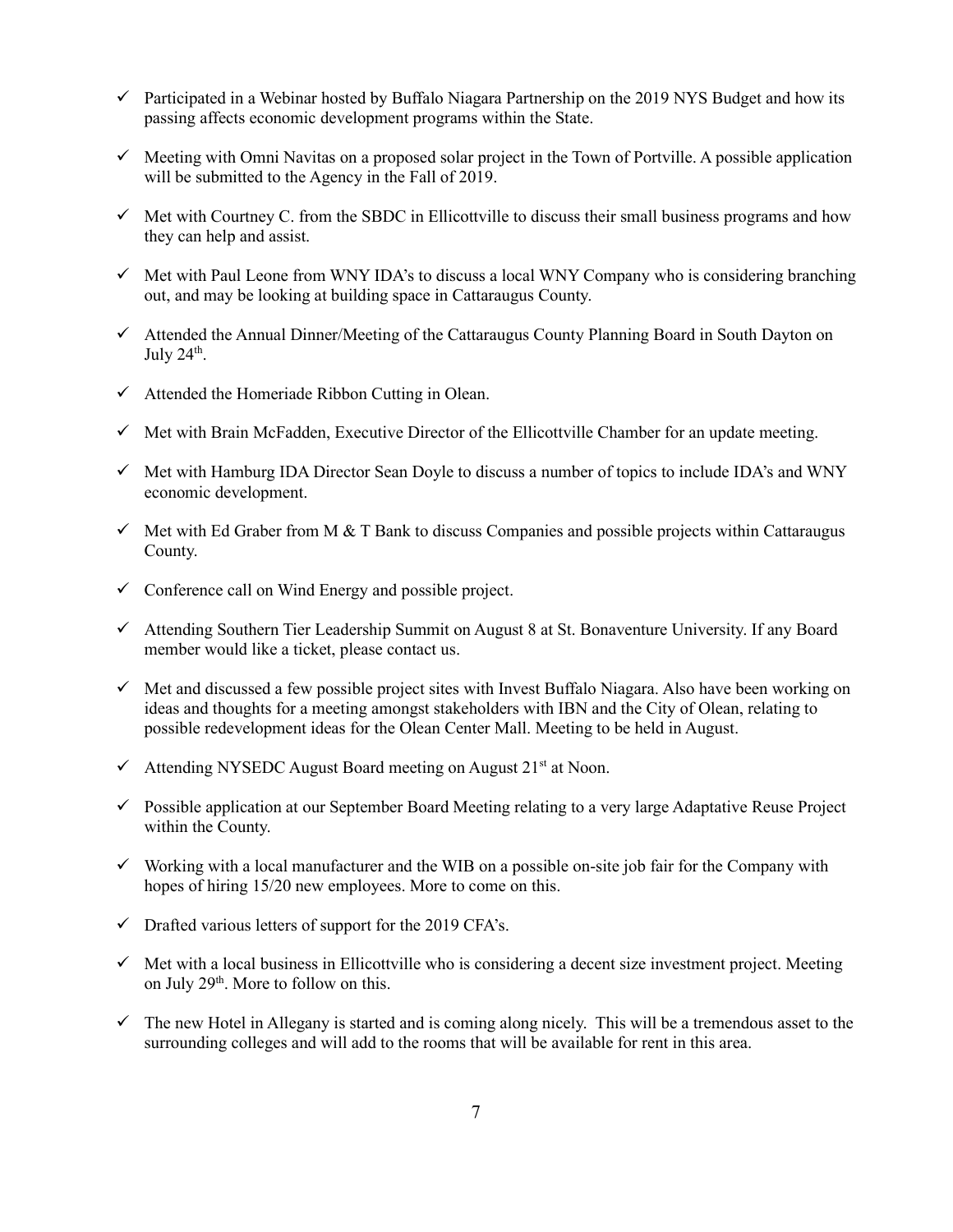# **-External (Points of Interest relating to the CCIDA):**

- ✓ **DRI Presentation for the Town of Ellicottville:** Presented the DRI Application to Empire State Development Officials on July 8<sup>th</sup> relating to the submission of their DRI Application to the State. Hope to hear this Fall on it.
- ✓ **Olean Times Herald Article:** *"Field of Dreams in Allegany preparing for August Opening" The* first phase is completed and being prepared for move in. The Grand opening is to be held on August  $4<sup>th</sup>$  at noon. Have already had discussions in regards to Phase II for the Field of Dreams. There have been several articles in the Olean Times Herald in regards to patients moving in.
- ✓ **Olean Times Herald Article: "***Ribbon Cutting held for the third solar farm in Olean, 17- acre Homeridae"* This solar farm will help the Olean taxpayers with about \$100,000 in annual energy credits stated Olean Mayor Bill Aiello.
- ✓ **Olean Times Herald Article**: "*Tri-County Arts Council's new home stages ribbon-cutting ceremony"* This location is at 110 W. State Street which was an CCIDA Adaptive Reuse project done by Jeff Belt. Jeff's second project is looking to start later this year as well.
- ✓ **Olean Times Herald Article:** "*Manny Hanny proposal receives backing from Olean Leadership"*. Very good news! Fingers crossed on this very important building within the City of Olean.
- $\checkmark$  **NorthStar Flver:** Cattaraugus Career Center held a hiring event on July 9 & 10<sup>th</sup>. The business did open interviews both days and had very promising leads in regards to new employees from our area.
- ✓ **The Villager Article: "***EBC hits Milestone, bottling line in Little Valley fills two Million bottles in less than a year.*" This is very exciting news for one of the CCIDA Projects! Congratulations, EBC!
- ✓ **Echo Victor Lima:** *"EBC's new brew to support WNY's war heroes".* Yet another exciting step for EBC in Western New York.
- ✓ **Olean Times Herald Article:** *"MJ Painting plans second location near Pittsburgh, will also expand locally.*" Very exciting news for one of our CCIDA Projects. Mike John continues to grow and expand. Possible development on his newly acquired 9-acre site in Olean as well.
- ✓ **Olean Times Herald Article: "***Unemployment Rates by County, New York State for May 2019."* Review of the most recent Unemployment rates in the County. The unemployment rate in the County continues to trend downward.
- ✓ **Buffalo News Article: "***Attracting, keeping workers tops WNY businesses concerns."* Always a "hot topic", and something we keep trying to work and improve on.
- ✓ **Advocacy Update Article***: "End of 2019 NYS Legislative session."* Review of some of the highlights of the 2019 Budget in NYS.
- ✓ **Eagle 1 Photography:** Project Listing provided for Eagle 1 Photography to shoot updated photos of current and past projects.
- ✓ **CFA Funding:** Support letter done for the City of Olean for CFA funding relating to a possible project that could help Total Piping Solutions. This would be great news for a local employer looking to grow and invest.